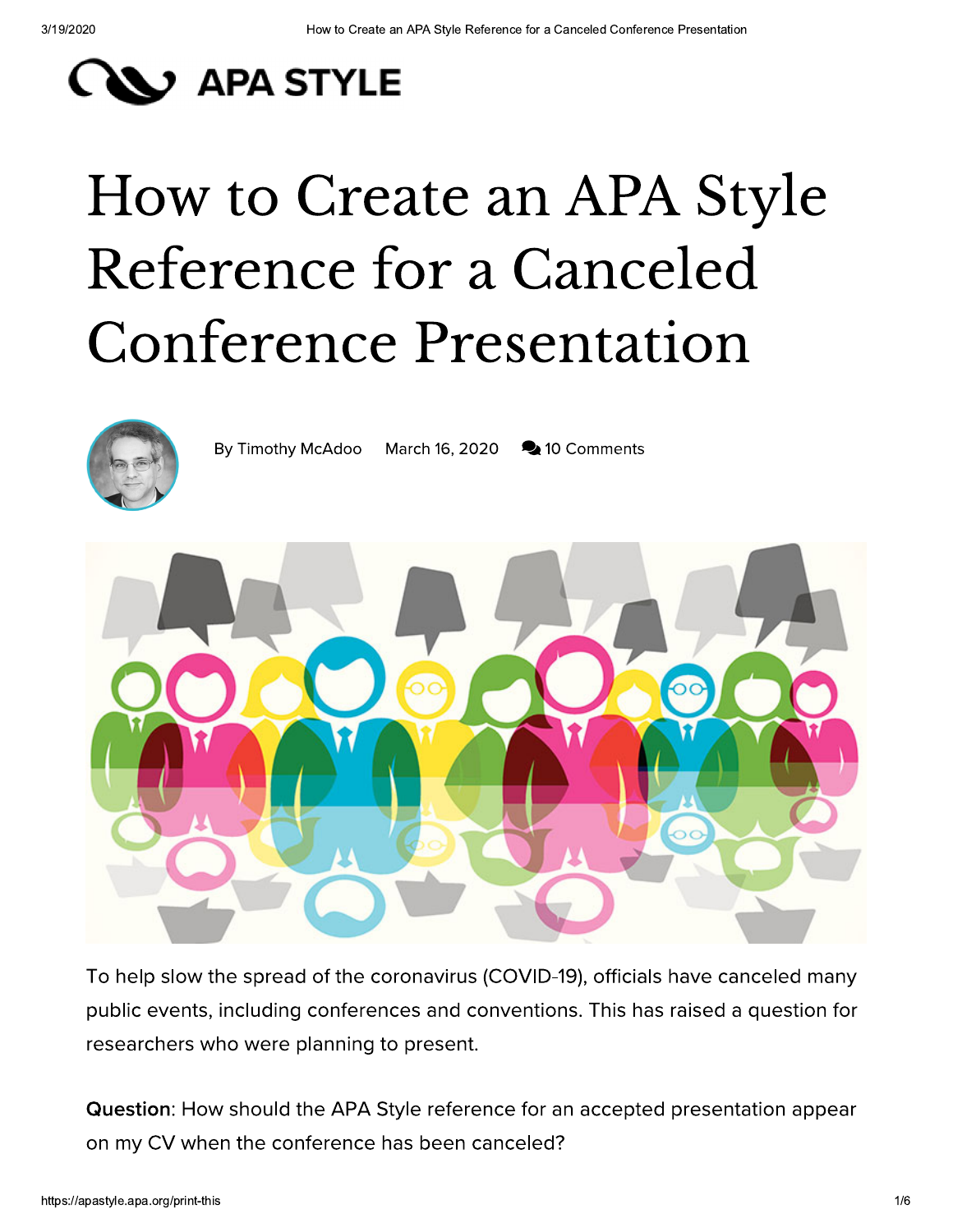Answer: Include the presentation in your CV, as your work was peer reviewed and accepted, but consider which of the following cases is most applicable.

Note that in the examples shown in this post, the text in brackets varies by the type of contribution, as described in Section 10.5 of the Publication Manual (7th ed.). Options for bracketed text include "Conference session," "Paper presentation," "Keynote address," and so forth. Use the labeling that matches what a user would see in the program or website for the conference.

#### 1. The conference is canceled.

Include the APA Style reference for your presentation in your CV in the usual format shown in Section 10.5, with "(Conference canceled)" added at the end of the source element.

Boissy, A., Davis, C., & Montori, V. (2020, March 13-22). Keeping

healthcare human in the digital era [Conference session]. SXSW

Conference, Austin, TX, United States.

https://schedule.sxsw.com/2020/events/PP98262

(https://schedule.sxsw.com/2020/events/PP98262) (Conference

canceled)

- **Parenthetical citation: (Boissy et al., 2020)**
- **Narrative citation:** Boissy et al. (2020)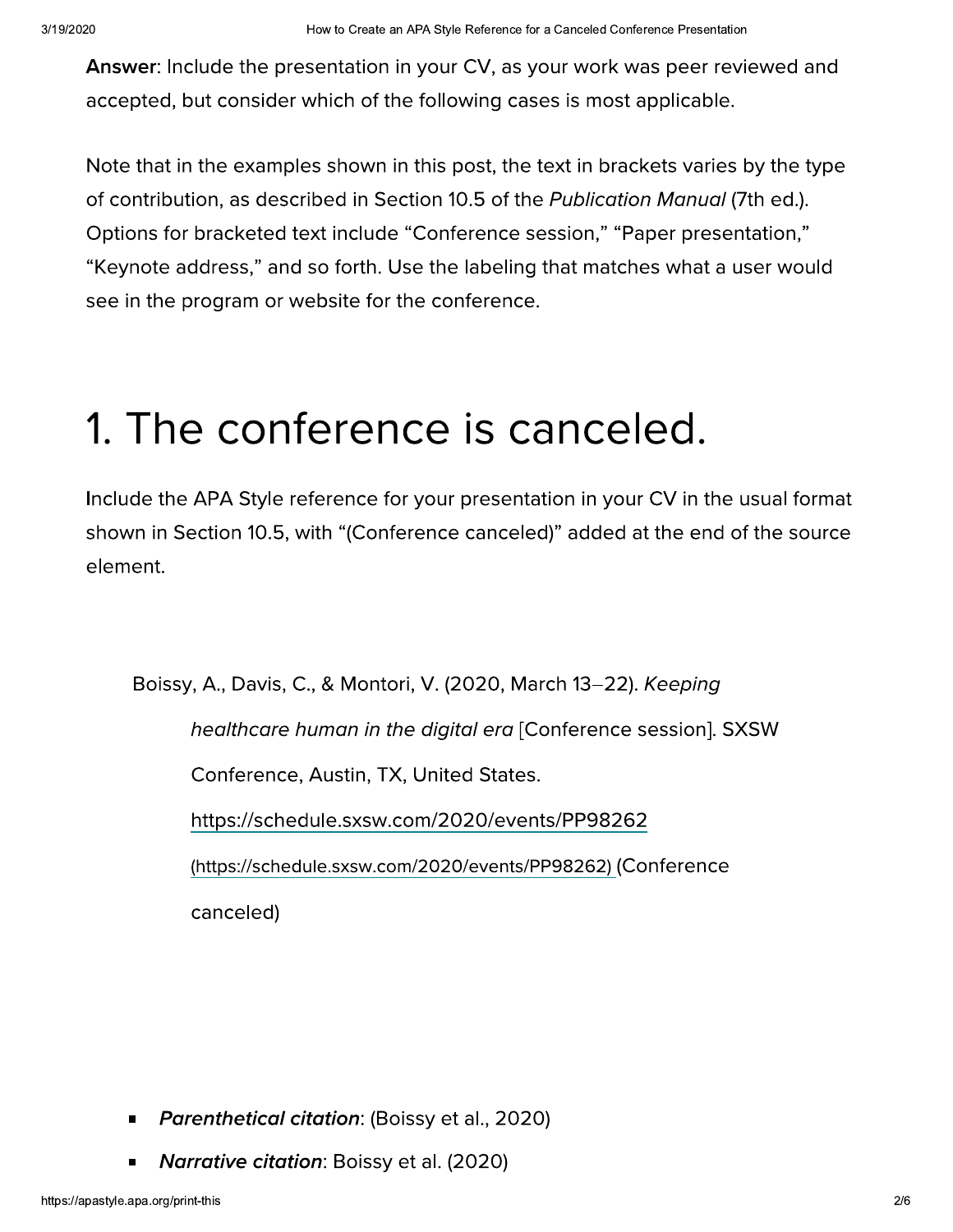#### 2. The conference is changed to be online only.

If the conference has been moved to online only, use the template in Section 10.5 to create the reference. There is no need to indicate that the conference is online only. Online-only conferences use the same template as in-person conferences. Use the original planned location of the conference in the reference to aid readers in identifying the conference.

Kullgren, K., Carter, B., Caplin, D., Ramirez, L., Williams, S., Marsac, M., Judd-Glossy, L., & Brown, M. (2020, March 19-21). Pediatric psychology consultation: State of the art and future directions [Conference workshop]. Society of Pediatric Psychology Annual Conference, Dallas, TX, United States. https://societyofpediatricpsychology.org/node/726 (https://societyofpediatricpsychology.org/node/726)

- Parenthetical citation: (Kullgren et al., 2020)  $\blacksquare$
- Narrative citation: Kullgren et al. (2020)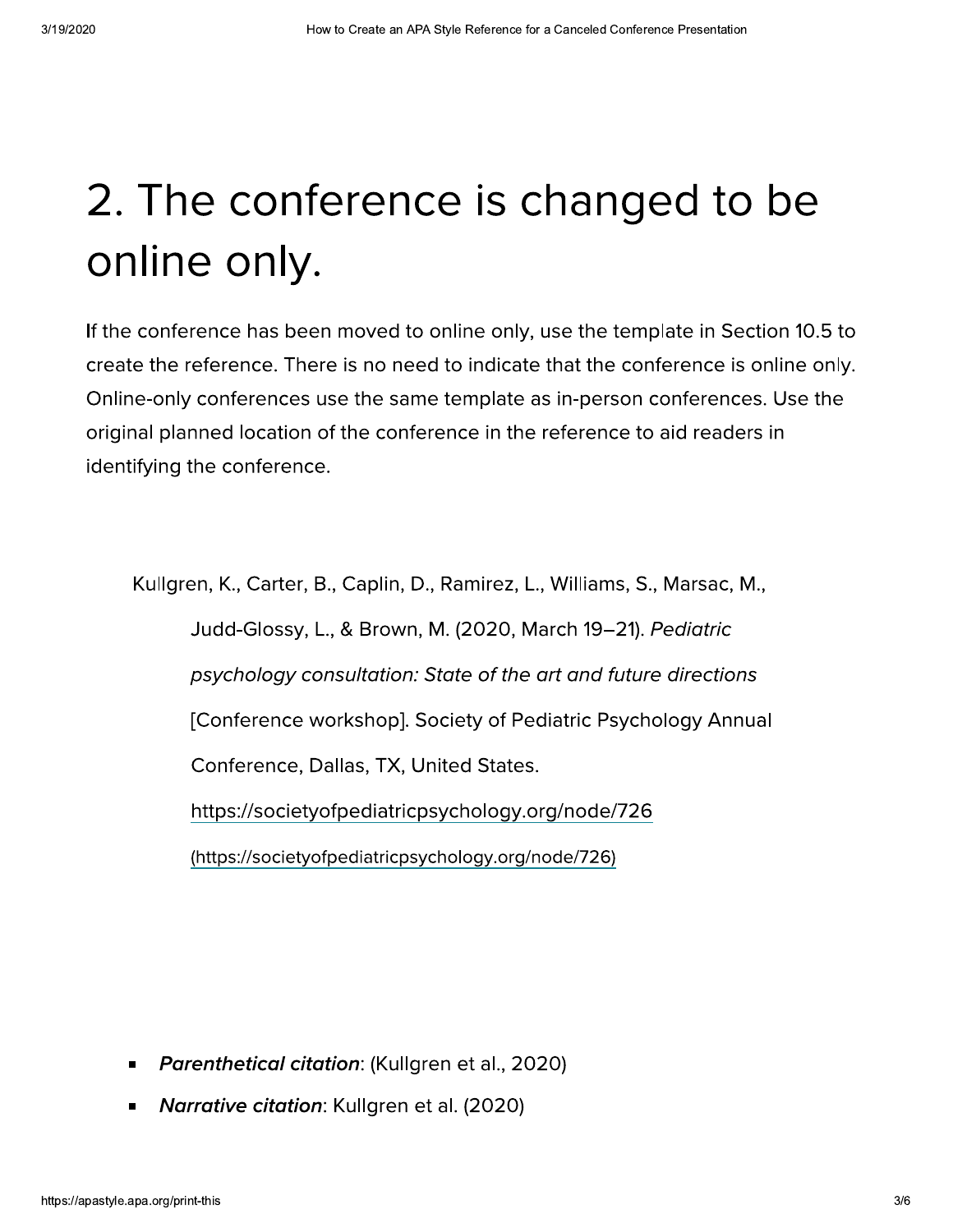#### 3. The conference occurs (in person or online only), but you cannot attend or present.

If the conference proceeds but your session was canceled or you were not able to attend and were the sole author and presenter, indicate that the specific session was canceled in the bracketed description after the title of the session. Placing that notification in the title element of the reference clarifies that the specific session-but not the entire conference—was canceled.

Akamine, A. H. (2019, June 10–15). Immunopathology lab work [Poster session canceled]. 24th World Congress of Dermatology, Milan, Italy. https://www.wcd2019milan-dl.org/news-from-wcd2019/wcd-finalprogramme-WEB.pdf (https://www.wcd2019milan-dl.org/news-fromwcd2019/wcd-final-programme-WEB.pdf)

- Parenthetical citation: (Akamine, 2019)
- **Narrative citation: Akamine (2019)**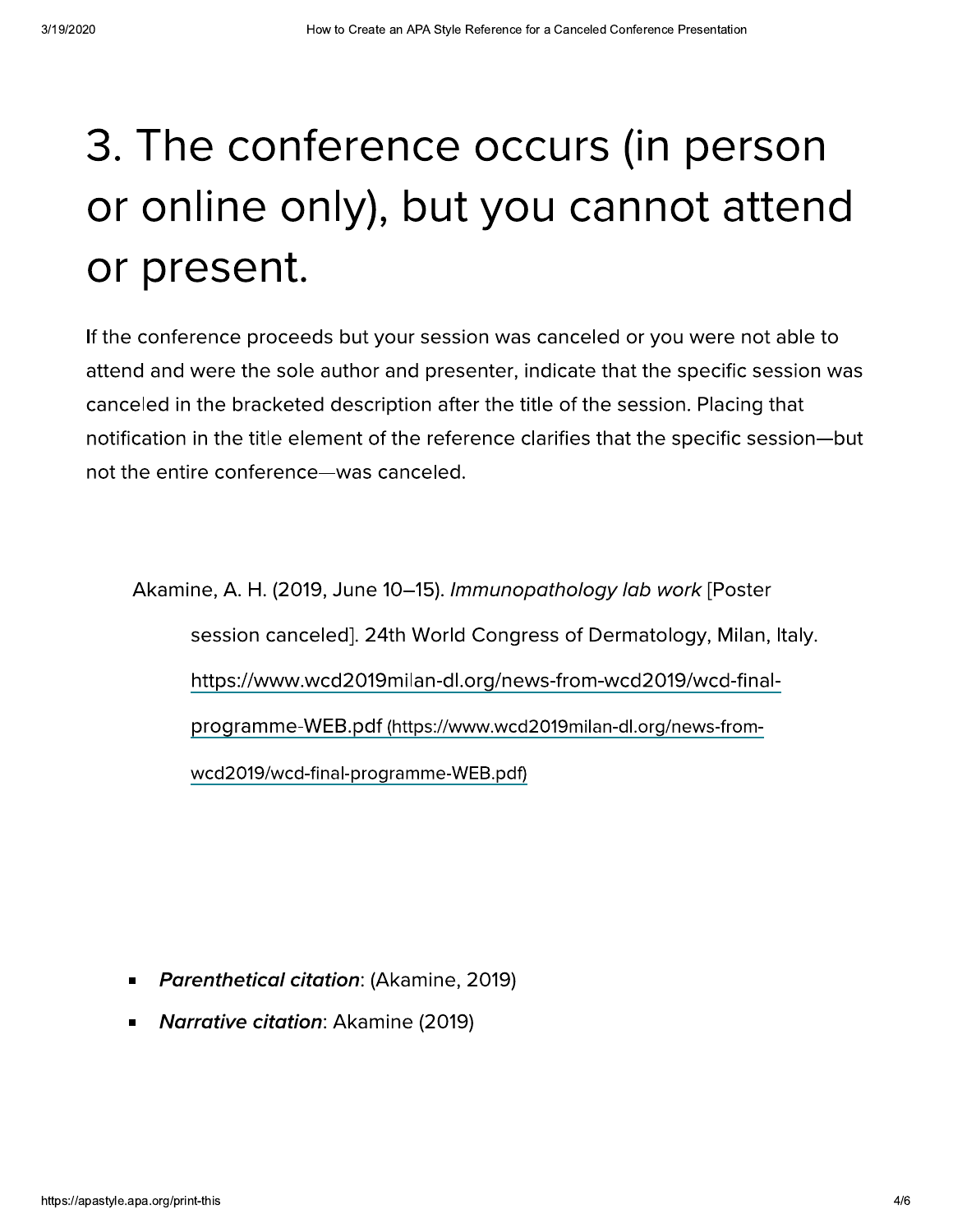If the conference proceeds, and your session was held despite your absence, create <sup>3/19/2020</sup><br>
If the conference proceed<br>
the reference as usual, in<br>
worked with coauthors or<br>
create a standard referen<br>
(see also Example 60 in C to Create an APA Style Reference for a Canceled Conference Presentation<br>
and your session was held despite your abse<br>
uding your name as originally planned. For exa<br>
i session and they presented the work on you!<br>
ethat use <sup>3/19/2020</sup><br>
If the conference proce-<br>
the reference as usual,<br>
worked with coauthors<br>
create a standard refere<br>
(see also Example 60 in reference as usual, including your name as originally planned. For example, if you worked with coauthors on a session and they presented the work on your be <sup>3/19/2020</sup><br>
If the conference proceeds, and y-<br>
the reference as usual, including y-<br>
worked with coauthors on a sessic<br>
create a standard reference that u<br>
(see also Example 60 in Chapter 1 <sup>How to Create an APA Style<br>
If the conference proceeds, and your ses:<br>
the reference as usual, including your nar<br>
worked with coauthors on a session and t<br>
create a standard reference that uses "[C<br>
(see also Example 60 </sup> How to Create an APA Style Reference for a Canceled Conference<br>rrocceeds, and your session was held despite y<br>sual, including your name as originally planned<br>hors on a session and they presented the worleference that uses APA Style Reference for a Canceled Conference Presentation<br>
bur session was held despite your absence, cre<br>
our name as originally planned. For example, i<br>
in and they presented the work on your behalf<br>
ses "[Conference se Celed Conference Presentation<br>
1 despite your absence, create<br>
Ily planned. For example, if you<br>
ed the work on your behalf,<br>
sssion]" for the bracketed text<br> **e** postponed.  $\alpha$  a standard reference that uses "[Conference session]" for the bracketed text How to Create an APA Style Reference for a C<br>
conference proceeds, and your session was he<br>
ference as usual, including your name as origin<br>
d with coauthors on a session and they preser<br>
a standard reference that uses "[C eference for a Canceled Conference Presentation<br>on was held despite your absence, create<br>e as originally planned. For example, if you<br>ey presented the work on your behalf,<br>nference session]" for the bracketed text<br>WIII DE (see also Example 60 in Chapter 10). <sup>How to Create an APA Style Reference from the conference proceeds, and your session was<br>
reference as usual, including your name as or<br>
rked with coauthors on a session and they pre<br>
ate a standard reference that uses "[C</sup> How to Create an APA Style Reference for a Canceled Control of the reference as usual, including your name as originally play<br>worked with coauthors on a session and they presented the<br>create a standard reference that uses

# 4. The conference will be postponed.

If the conference will be postponed, simply update the dates and location as needed  $\,$ once the new information is known. There is no need to mention the postponement in the reference.

(see also Example 60 in C<br>4. The conference will be p<br>once the new information<br>in the reference.<br>For more about reference<br>10.5, and see more example examples (https://apastyle.a THE TO STOOT<br>
THE TO STOOT<br>
The poned, simply update the dates and location a<br>
strown. There is no need to mention the postpo<br>
or conference sessions and presentations, see<br>
in <u>the "Textual Works" section of our online ro</u> 4. The conference will be post<br>once the new information is k<br>in the reference.<br>For more about references fo<br>10.5, and see more examples<br>examples (https://apastyle.apa.examples). **CONFETENCE WILL DE P**<br>
Ce will be postponed, simply update the dates<br>
information is known. There is no need to mer<br>
e.<br>
at references for conference sessions and presponsive apply in the "Textual Works" section<br>
S://apas Will be postponed.<br>
Undate the dates and location as needed<br>
Is no need to mention the postponement<br>
Sessions and presentations, see Section<br>
Sessions and presentations, see Section<br>
Danar-guidelines/references/examples#te 4. The conference will be p<br>once the new information<br>in the reference.<br>For more about reference<br>10.5, and see more examp<br>examples (https://apastyle.a<br>works). For more about references for conference sessions and presentations, see Section 10.5, and see more examples in <u>the "Textual Works" section of our online reference</u> erence will be postponed, simply update the c<br>
new information is known. There is no need to<br>
rence.<br>
about references for conference sessions and<br>
see more examples in <u>the "Textual Works" sec</u><br>
(https://apastyle.apa.org/ examples (https://apastyle.apa.org/style-grammar-guidelines/references/examples#textualonce the new information is known. There is no need to mention the postponement<br>
in the reference.<br>
For more about references for conference sessions and presentations, see Section<br>
10.5, and see more examples in <u>the "T</u> <u>works)</u> .

## Related & Recent



How Many Names to Include in an APA Style Reference (/blog/morethan-20-authors)

For a work with up to 20  $\,$ Related & Recent<br>
How Many Names to Include in an<br>
APA Style Reference (/blog/more-<br>
than-20-authors)<br>
For a work with up to 20<br>
authors, include all the names in<br>
the reference. When the work<br>
has 21 or more authors, incl **INCICU & RECE**<br>
How Many Names to Include<br>
APA Style Reference (/blog/<br>
than-20-authors)<br>
For a work with up to 20<br>
authors, include all the nan<br>
the reference. When the w<br>
has 21 or more authors, include 11<br>
only the fir include all the names in  $\overline{ }$  $PACUCU$  **CCCLIL**<br>  $APA Style Reference (blog/more-  
\nthan-20-authors)$ <br>
For a work with up to 20<br>
authors, include all the names in<br>
the reference. When the work<br>
has 21 or more authors, include<br>
only the first 19 names, an<br>
ellipsis, and the final na How Many Names to Inc<br>
APA Style Reference (/ble<br>
than-20-authors)<br>
For a work with up to 2(<br>
authors, include all the if<br>
the reference. When the<br>
has 21 or more authors,<br>
only the first 19 names,<br>
ellipsis, and the final reference. When the work How Many Names to Include in an<br>
APA Style Reference (/blog/more-<br>
than-20-authors)<br>
For a work with up to 20<br>
authors, include all the names in<br>
the reference. When the work<br>
has 21 or more authors, include<br>
only the firs How Many Names to Include in an<br>
APA Style Reference (/blog/more-<br>
than-20-authors)<br>
For a work with up to 20<br>
authors, include all the names in<br>
the reference. When the work<br>
has 21 or more authors, include<br>
only the firs How Many Names to Indeed APA Style Reference (/b<br>
than-20-authors)<br>
For a work with up to 2<br>
authors, include all the<br>
the reference. When the<br>
has 21 or more authors<br>
only the first 19 names,<br>
ellipsis, and the final na 21 or more authors, include How Many Names to Include in an<br>
APA Style Reference (/blog/more-<br>
than-20-authors)<br>
For a work with up to 20<br>
authors, include all the names in<br>
the reference. When the work<br>
has 21 or more authors, include<br>
only the firs only the first 19 names, an APA Style Reference (/blog/mothan-20-authors)<br>For a work with up to 20<br>authors, include all the name<br>the reference. When the wor<br>has 21 or more authors, inclu<br>only the first 19 names, an<br>ellipsis, and the final name. ellipsis, and the final name. than-20-authors)<br>
For a work with up to 20<br>
authors, include all the names in<br>
the reference. When the work<br>
has 21 or more authors, include<br>
only the first 19 names, an<br>
ellipsis, and the final name.<br>
S://apastyle.apa.org



Shortened URLs in APA Style References (/blog/shortened-urls) Cent<br>
Shortened URLs in APA Shortened URLs in APA Shortened URLs in APA Shortened URLs in APA Shortened URLs is<br>
The guidance in Section<br>
on about shortened URLs is<br>
names in<br>
e work<br>
, include<br>
or complex URL.<br>
an<br>
mme. guidance in Section 9.36 about shortened URLs is (a) **11**<br> **and**<br> **and**<br> **and**<br> **and**<br> **and**<br> **and**<br> **and**<br> **and**<br> **and**<br> **and**<br> **and**<br> **and**<br> **and**<br> **and**<br> **and**<br> **and**<br> **and**<br> **and**<br> **and**<br> **and**<br> **and**<br> **and**<br> **and**<br> **and**<br> **and**<br> **and**<br> **and**<br> **and**<br> **and**<br> **and**<br> **and**<br> optional and (b) applicable only to references that include a long A<br>
A<br>
∴● Shortened URLs in APA Style<br>
References (/blog/shortened-urls)<br>
The guidance in Section 9.36<br>
about shortened URLs is (a)<br>
optional and (b) applicable only<br>
to references that include a long<br>
or complex URL. or complex URL.